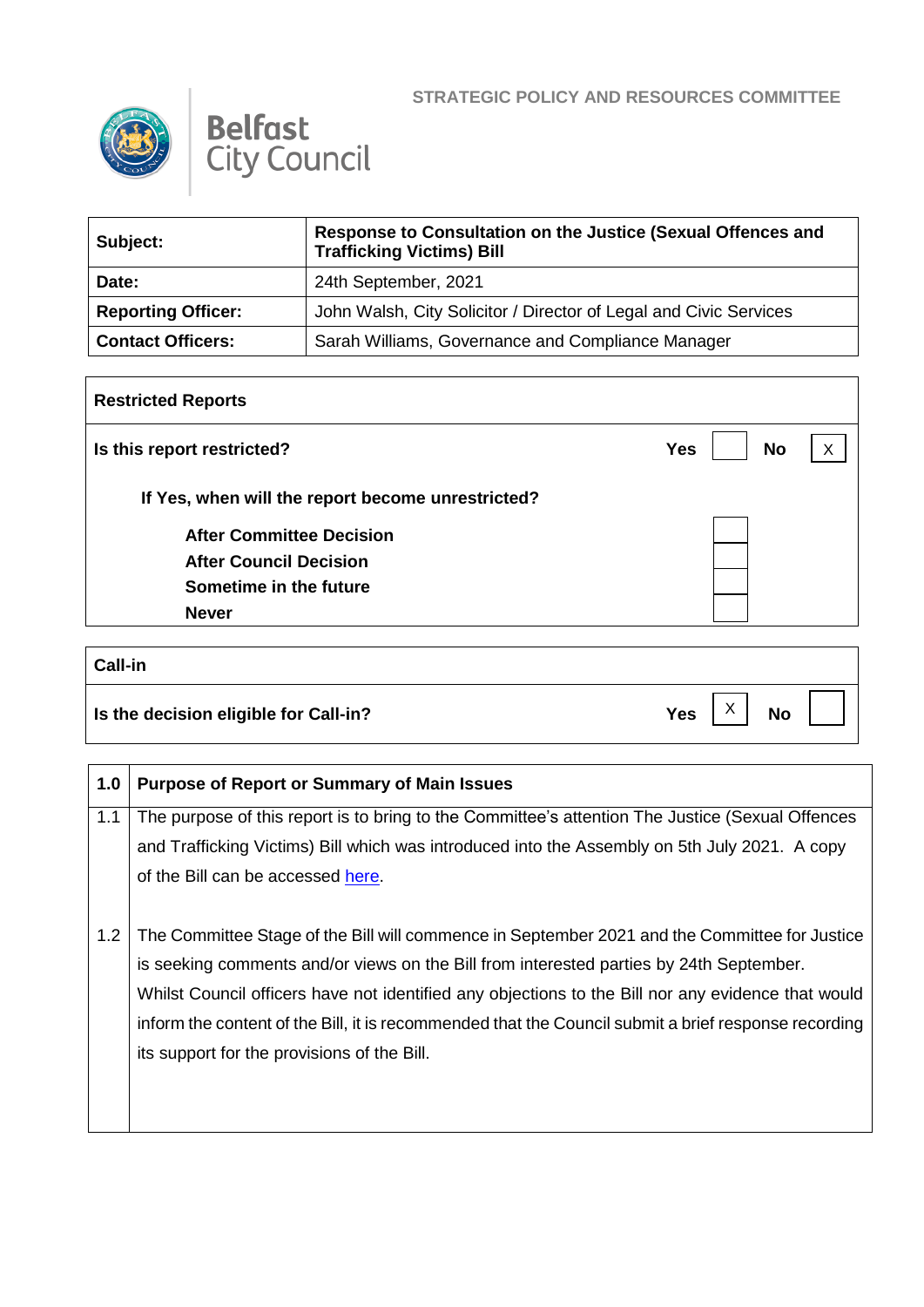| 2.0 | <b>Recommendations</b>                                                                                                                                                                                                                                                                                                                                                                                                                                                                                                                                                                                                                                                                                                                                                                                                                                                                                                                                                                                                                                                                                                 |  |
|-----|------------------------------------------------------------------------------------------------------------------------------------------------------------------------------------------------------------------------------------------------------------------------------------------------------------------------------------------------------------------------------------------------------------------------------------------------------------------------------------------------------------------------------------------------------------------------------------------------------------------------------------------------------------------------------------------------------------------------------------------------------------------------------------------------------------------------------------------------------------------------------------------------------------------------------------------------------------------------------------------------------------------------------------------------------------------------------------------------------------------------|--|
| 2.1 | The Committee is requested to:                                                                                                                                                                                                                                                                                                                                                                                                                                                                                                                                                                                                                                                                                                                                                                                                                                                                                                                                                                                                                                                                                         |  |
|     | note the attached report summarising the provisions of the Justice (Sexual Offences and                                                                                                                                                                                                                                                                                                                                                                                                                                                                                                                                                                                                                                                                                                                                                                                                                                                                                                                                                                                                                                |  |
|     | Trafficking Victims) Bill; and                                                                                                                                                                                                                                                                                                                                                                                                                                                                                                                                                                                                                                                                                                                                                                                                                                                                                                                                                                                                                                                                                         |  |
|     | approve the attached Council response in paragraph 3.3 below.                                                                                                                                                                                                                                                                                                                                                                                                                                                                                                                                                                                                                                                                                                                                                                                                                                                                                                                                                                                                                                                          |  |
| 3.0 | <b>Main Report</b>                                                                                                                                                                                                                                                                                                                                                                                                                                                                                                                                                                                                                                                                                                                                                                                                                                                                                                                                                                                                                                                                                                     |  |
| 3.1 | <b>Background</b>                                                                                                                                                                                                                                                                                                                                                                                                                                                                                                                                                                                                                                                                                                                                                                                                                                                                                                                                                                                                                                                                                                      |  |
|     | The Justice (Sexual Offences and Trafficking Victims) Bill gives effect to the Justice Minister's                                                                                                                                                                                                                                                                                                                                                                                                                                                                                                                                                                                                                                                                                                                                                                                                                                                                                                                                                                                                                      |  |
|     | desire to improve the operation and effectiveness of the justice system. At its core are two key                                                                                                                                                                                                                                                                                                                                                                                                                                                                                                                                                                                                                                                                                                                                                                                                                                                                                                                                                                                                                       |  |
|     | aims, which are:                                                                                                                                                                                                                                                                                                                                                                                                                                                                                                                                                                                                                                                                                                                                                                                                                                                                                                                                                                                                                                                                                                       |  |
|     | a) to enhance public safety by implementing certain elements of the Report of the Gillen                                                                                                                                                                                                                                                                                                                                                                                                                                                                                                                                                                                                                                                                                                                                                                                                                                                                                                                                                                                                                               |  |
|     | review of serious sexual offence cases and from a review of the law on child sexual                                                                                                                                                                                                                                                                                                                                                                                                                                                                                                                                                                                                                                                                                                                                                                                                                                                                                                                                                                                                                                    |  |
|     | exploitation and sexual offences against children; and                                                                                                                                                                                                                                                                                                                                                                                                                                                                                                                                                                                                                                                                                                                                                                                                                                                                                                                                                                                                                                                                 |  |
|     |                                                                                                                                                                                                                                                                                                                                                                                                                                                                                                                                                                                                                                                                                                                                                                                                                                                                                                                                                                                                                                                                                                                        |  |
|     | b) to improve services for victims of trafficking and exploitation.                                                                                                                                                                                                                                                                                                                                                                                                                                                                                                                                                                                                                                                                                                                                                                                                                                                                                                                                                                                                                                                    |  |
| 3.2 | <b>Summary of Main Provisions</b>                                                                                                                                                                                                                                                                                                                                                                                                                                                                                                                                                                                                                                                                                                                                                                                                                                                                                                                                                                                                                                                                                      |  |
|     | The main provisions within the Bill include:                                                                                                                                                                                                                                                                                                                                                                                                                                                                                                                                                                                                                                                                                                                                                                                                                                                                                                                                                                                                                                                                           |  |
|     | Provisions arising from the Gillen Review of serious sexual offence cases to<br>$\bullet$<br>exclude the public from all serious sexual offence hearings and to introduce<br>anonymity for defendants' pre-charge<br>Provisions to give effect to the outcome of a review of the law on child sexual<br>exploitation and sexual offences against children to include live streamed images<br>in the definition of exploitation for sexual purposes and to create a new offence of<br>adults masquerading as children online<br>Provisions to create a new offence of up-skirting and down blousing alongside a<br>number of other sex offence adjustments to ensure the law operates as intended in<br>these areas<br>Provisions to adjust the modern slavery strategy and improve services for potential<br>$\bullet$<br>victims of slavery and exploitation<br>All of the major components proposed for inclusion in the Bill have been the subject of public<br>consultation exercises while a number of the more technical and procedural improvements were<br>the subject of targeted or specialist consultation. |  |